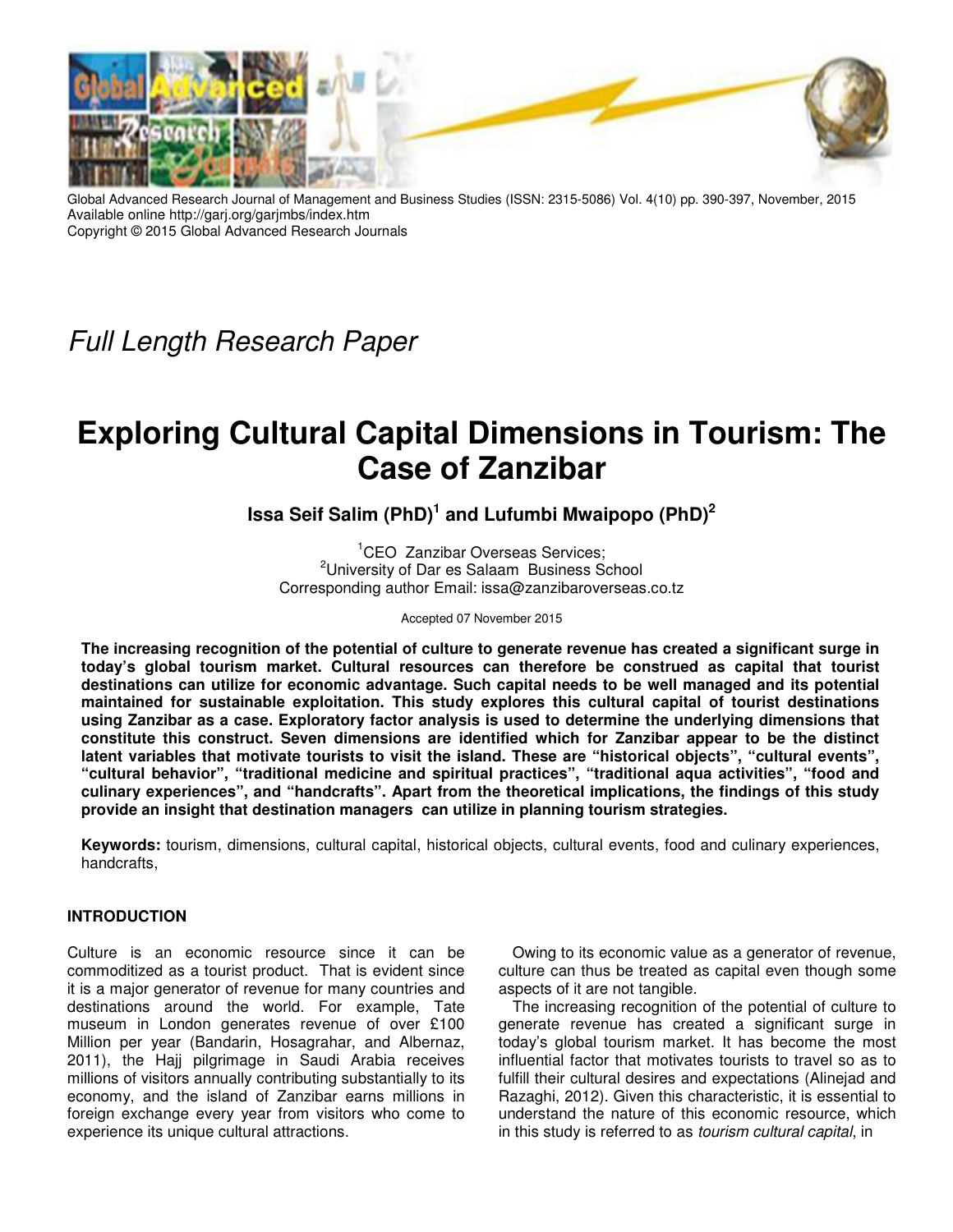order to propose how it can be managed and exploited to the optimum benefit. The way this asset can be utilized will subsequently determine the extent of the benefits to be derived.

The attractions of most destinations arising out of "culture" consist of several aspects or dimensions some of which are anchored on tangible objects, while others on less tangible characteristics. For example the ancient ruins of Zanzibar are prominent attraction sources for visitors because of their strong ties to the infamous slave trade, while the annual "Dow" festivities create a unique experience to visitors, especially those who derive significant satisfaction from such cultural phenomenon. Logically then such tangible and intangible cultural resources need to be appropriately managed and sustained in order to optimize returns. This includes promotion and preservation of the monuments as well as enhancing the historical narrations. The absence of proper management on the other hand, will lead to the diminishing or even disappearance of the potential of such resources and consequently their ability to generate tourist revenue. For example, the current organizers and operators of the Dow festivals may belong to an older generation that will at one point in time be unable to participate effectively. If they do not pass on their skills to the younger generations, then the festivals may diminish in value or go out of existence.

Conceptualizing cultural resources as capital that needs to be expertly managed offers several strategic advantages. One of the advantages is in the matching and exploitation of specific characteristics of this capital to productive activities that ensure the best returns. Tourism revenue is basically acquired from visitors, and the tourists markets in the source countries differ in segment characteristics. Hence it would be make sense for example for Zanzibar to concentrate on exploiting cultural resources that appeal to Westerners' fascination with their ancestral legacies during the periods of colonization and enslavement of Africa for targeting purposes, while manipulating other aspects to create appeals to different markets such as those in the Middle East and Eastern Asia (e.g. spice culture).

Being composed of multiple attributes, this multifaceted cultural capital may include features such as ideologies, performance and sporting, architecture, historical heritage, forms of artistic enterprise, cultural objects and art works. Destination managers may observe that particular attributes may be related and therefore it is more efficient to group them for exploitation in a particular market targeting strategy. Taking the example of Zanzibar, the prime attractions include stone architecture and its history, spices, historical sites, the Swahili customs, festivals, artistic antique carpentry works, and local *Taarab* music and other tribal dances. It may be that the festivals, music and dances happen to encompass a particular dimension, while stone architecture and antique carpentry cover another.

The multifaceted nature of this capital is therefore unlikely to be uni-dimensional, but instead is constituted of specific dimensions that can be amenable to differentiated marketing strategies. These dimensions, if properly identified, can provide a basis for strategic planning that can be done by tourism marketing decision makers. The planning will entail resource use and resource deployment, and will also include sustainability and enhancement issues.

Hence the main objective of this study is to establish the concept of cultural resources for tourism purposes as capital that consists of several dimensions, each with distinct characteristics. Such characteristics are mainly based on the perceptions of tourist customers who are the ones who purchase such products in order to achieve specific needs satisfaction. In particular the study was conducted in Zanzibar, a world famous tourist destination in East Africa that has a unique and intriguing cultural history, that has captivated the imaginations of peoples the world over. The study began with an exploratory approach involving depth interviews with different tourism stakeholders in Zanzibar and was then followed by a descriptive study in which tourists were surveyed. Exploratory factor analysis was used to determine the cultural capital dimensions.

#### **Literature Review**

Capital is a resource that has economic and noneconomic value. Its non-economic value can be transformed into a form that can yield economic benefits. Macbeth, Carson, and Northcote (2004) refer to capital as resources whether tangible or intangible that give communities power. Natural resources, money, information, knowledge, skills, networks, political power and people are among the resources that constitute a means of power. From a tourism point of viewpoint for example, the peacefulness and friendliness of local people attract tourists to a destination which leads to economic benefits of that place. Capital can contribute to our understanding of human motives; influence our economic self-satisfactions as well as motivating positive behavior in our social settings (Tapp and Warren, 2008). However, since the concept goes beyond economic terms and has various implications of exchange and transaction in human everyday life, it has consequently led to the consideration of other forms of capital (Macbeth et al., 2004).

Cultural capital, as originally proposed by Bourdieu (1960), attempted to explain the impact of culture on social classes, especially in relation to disparities in educational achievement, as opposed to economic obstacles alone. Bourdieu extended his analysis in the 1970s from the field of education to the character of different groups' lifestyles, tastes, cultural competencies and participation (Prieur and Savage, 2011), including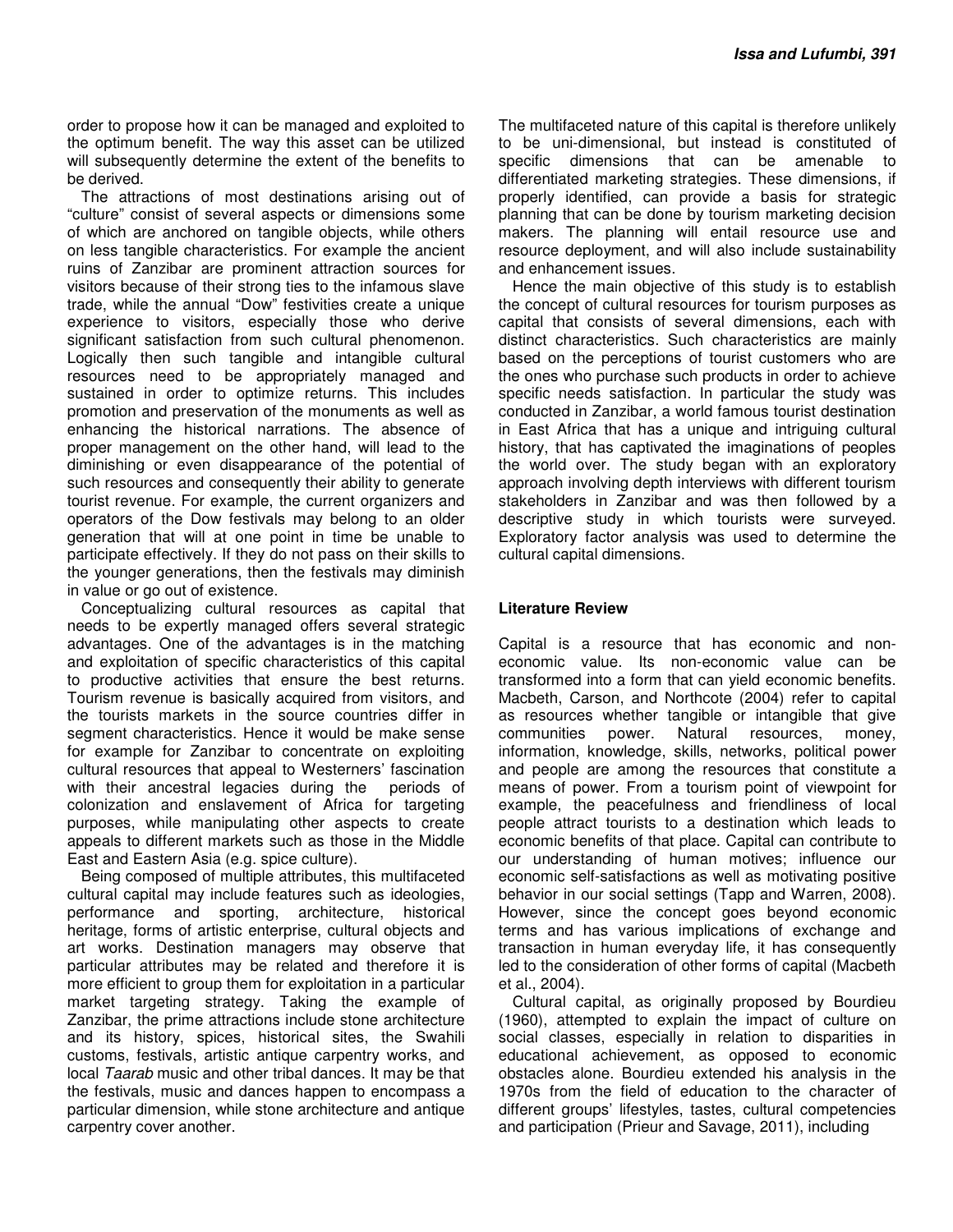moral and political attitudes. The cultural capital concept was later refined by researchers and broken down into three components: institutionalized, embodied and objectified forms of cultural capital (Bourdieu, 1986). Sometime later scholars adopted the cultural capital concept in relation to the economics of tourism. This view arose because culture could be sold as a tourist product and people pay to visit destinations with distinct cultural endowments (Brubaker, 1985; Macbeth et al., 2004; Addo, 2011). Hence this study views cultural endowments that are utilized for tourism as capital in the economic sense available to a destination and explores its underlying dimensions.

In tourism, particularly cultural tourism, most visitors desire to gather information that is different from what they have experienced before in their usual places of residence. Cultural tourism is the way tourists seek experiences and social opportunities to satisfy their specific needs through visiting these destinations (Alinejad and Razaghi, 2012). Cultural tourism involves ways in which visitors interact, explore and learn through encountering performing arts, visual arts and crafts, museums and cultural centers, historical sites and interpretive centers. Nowadays it is widely accepted that culture has become a common aspect that cannot be extricated from tourism (OECD, 2009).

Despite culture being a complex phenomenon for which there is no consensus on its universal definition, it is viewed as a set of socially transmitted and learned behavior, beliefs, institutions and all other products of human work which present the characteristic of a particular population, profession, organization or community (Hofstede, 1997). It is also suggested that culture entails everything that people do in their society and which is acceptable and shared by the entire society (Hall, 1976).

The existence of culture in different forms makes people eager to learn or experience cultures they are not familiar with. This has led people to go from one place to another in order to learn about other cultures. For example some tourists used to visit Zanzibar to see the famous old woman singer, the late "Bi Kidude". Such visitors contribute to the economy by generating more income to the hosting destination because they use local facilities including food, hotels, transport and other amenities. In Europe sporting culture, particularly football in Spain, Italy, Germany and England, has benefited the countries a lot; while in the middle East, particularly Saudi Arabia, Islam and Arab culture, especially in the Hajj pilgrimage area where the Muslim fraternity visits annually in millions, a lot of foreign exchange is earned hence boosting the destinations' economy.

This means culture can be sold like any other product and people can pay for it. The implication from this is that culture is a resource that constitutes a means of power for communities (Macbeth et al., 2004). It can be commoditized and consumed (OECD, 2009; Macbeth et

al., 2004) or even used in the value addition processes of producing other products (Lareau and Weininger, 2003; Addo, 2011). It is for this reason that culture can be converted into a national economic resource (Lareau and Weininger, 2003). This has made culture a critical resource for positioning, strengthening, forming, developing and creating the national identity of a particular country (Akama, 2000; Grangsjo 2003; Vengesayi, 2003; Addo, 2011). Culture has become a main contributor to social-economic formation of different tourist destinations (Grangsjo 2003; Macbeth et al., 2004; Vengesayi, 2003). That is why such resources can justifiably be referred to as tourism cultural capital.

# **Tourism Cultural Capital**

Macbeth et al. (2004) define cultural capital as a function of traditions and values, heritage and places, the arts, history and social diversity that can be transformed into economic resources. Cultural capital is exhibited in the form of tangible and intangible stocks ranging from ideologies, performing and spectating, architectural and historical heritage, forms of artistic enterprises and cultural products, and art works (ibid). This means that cultural capital comprises of what has been inherited from past generations as well as what the future generations will inherit from the current generation. Cultural capital should therefore be considered one of the most important concepts in cultural tourism. It is the main contributor to the social-economic formation of different destinations (Grangsjo 2003; Macbeth et al., 2004; Vengesayi, 2003).

The development of tourism infrastructure and systems has most often used cultural capital to promote destinations. This is one of the tourist attractions which gives an inimitable competitive advantage to a destination (OECD, 2009). As Lord (2006) emphasizes, growth in tourism is linked to a parallel growth in cultural capital and other various forms of cultural attractiveness. Culture is one of the most attractive phenomenon in tourism (Grangsjo 2003; Vengesayi, 2003) and therefore, cultural capital is critical for the development of tourism locally, regionally and internationally (Akama, 2000).

Recent studies in tourism cultural capital revealed a chain of economic opportunities such as job creation, revenue generation, and provision of diverse and quality hospitality facilities such as education, training and research (Addo, 2011). This is evidenced by the assertion that tourism cultural capital is a key potential contributor to economic growth, innovation and sustainable development of tourist destinations (Macbeth et al., 2004) as well as a major component and pulling factor that can encourage tourists to spend more time at destinations (Vengesayi, 2003).

 Culture is an essential part that covers a wider scope of tourists' decisions to purchase a trip and their expectations about the entire trip (Grangsjo, 2003 ;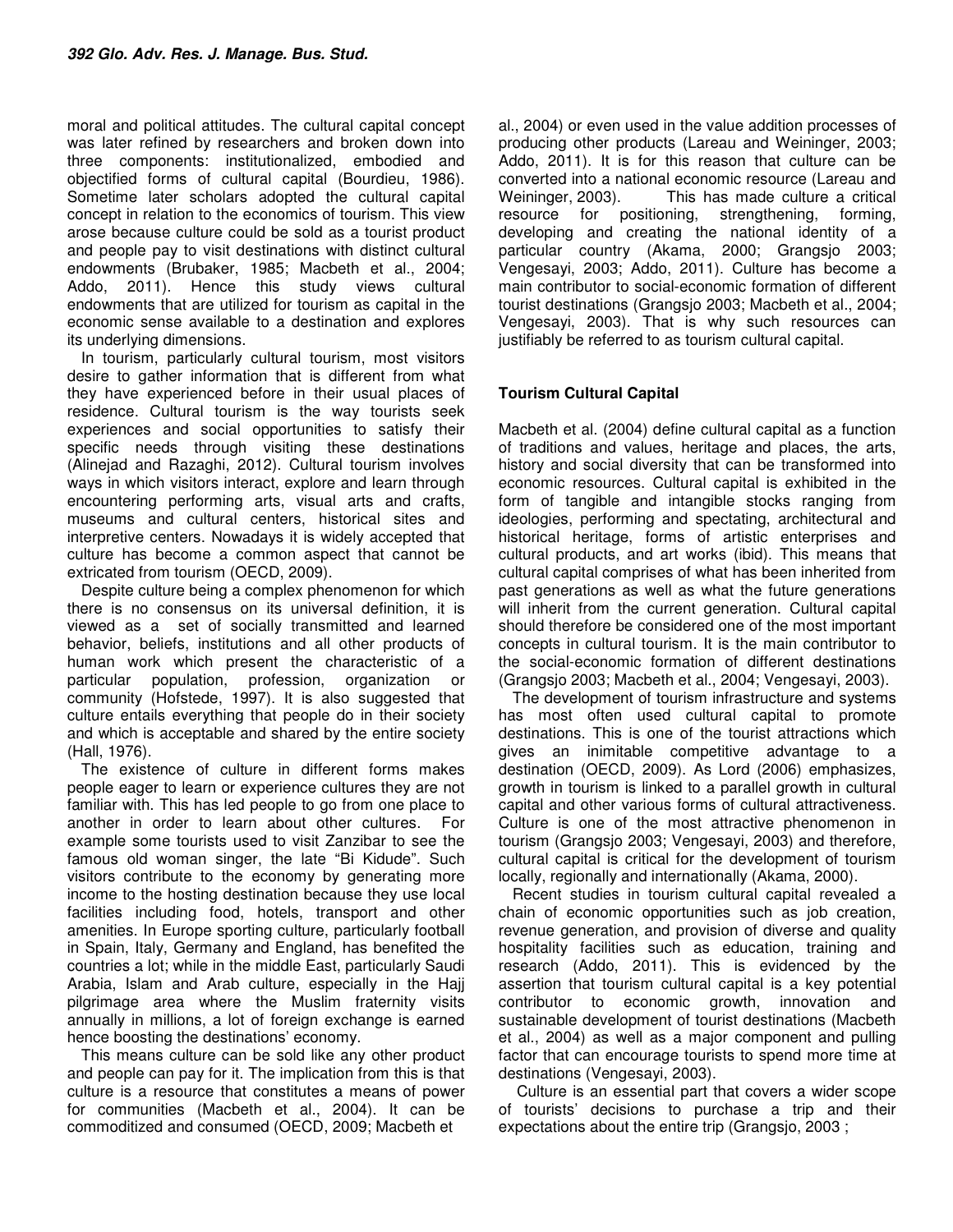Akama, 2000). Hence, without cultural capital there is less tourism activity (Vengesayi 2003; Gunn 1988) and if otherwise, there is very little or no need for tourist facilities and services (Vengesayi, 2003). This shows that proper management of tourism cultural capital can enhance a destination's competitive advantage.

#### **Dimensions of Cultural Capital**

The compositions of the cultural capital resources that are utilized for attracting tourists vary from one country to another implying that the dimensions may also vary (Tsang, 2011). The most widely cited cultural dimensions that have been studied include Kluckhohn and Strodtbeck's (1961) Value-Orientation Model, while Hall (1976) viewed culture in terms of Low Context versus High-Context cultural dimensions. Others are Hofstede's (1980) Value Survey Model and more recently, Tsang (2011) proposed the dimensions of Chinese cultural values. This is in the same vein that Bourdieu (1986) proposed cultural capital as comprised of three components: institutionalized embodied and objectified forms.

Consequently, tourism cultural capital being composed of several attributes is most likely also going to be comprised of several dimensions. This has provided justification for the proposition that it should be regarded and analyzed from this perspective for better understanding and utilization of its potential in the tourism sector. While the dimensional perspective of tourism cultural capital is an important scholarly and industrial development, it is still characterized by relatively few studies. The dearth of empirical evidence to support the existence of these hypothesized dimensions calls for studies that will establish the veracity of the tourism cultural capital concept.

One perspective for a start, could be to conceptualize tourism cultural capital for a destination such as Zanzibar, as consisting of three components namely: cultural behavior, historical objects and an artistic dimension (Mwaipopo and Salim, 2012). Cultural behavior refers to the way people behave, their language, discipline or acts of communicating between locals and the outsiders, their mode and style of dressing, the kinds of foods they eat as well as their culinary and dietary habits. The historical objects are the physical cultural assets inherited during the country's political, social, colonial, slavery and military history. Since history is not tangible but presents events that happened in the past, tourists do not travel to see history but to visit objects and encounter experiences that link them with this history. If these objects did not exist then no economic benefits could be extracted from them through tourism. The artistic dimension includes art work such as local music, dance and performance, festivals, technology, and many other related professional activities.

## **Cultural Capital of Zanzibar**

In Zanzibar, the development of tourism cultural resources has been directed at emphasizing values, cultural awareness and promotion of community participation in the effort to improve the country as a competitive destination. The Zanzibar Tourism Sector Survey conducted in 2010 (ZTSS, 2011) identified a myriad of tangible and intangible cultural resources that are the most prevalent attractions on the islands. Such cultural attractions include Stone Town (the historical part of Zanzibar town with stone architecture), spices (cloves, cinnamon, lemon grass, etc.) and historical sites (Museums, House of Wonder, Old Fort, Maruhubi Ruins, and Prison Island). Others are the customs (language and dressing style), festivals (Zanzibar Films Festival, *Sauti za Busara* Festival, the Dhows Place Festival, *Mwaka Kogwa* - the *Makunduchi* tribal annual event, and the like). Still others include artistic work such as antique carpentry works (Zanzibar doors and chests), local music like *Taarab* and other tribal dances like *Msewe, Dhikiri*  and *Unyago*. This study therefore sought to determine empirically how many and what kinds of dimensions of tourism cultural capital exist based on the attributes discussed above.

# **METHODOLOGY**

The initial phase of the study involved an exploratory approach whereby 86 respondents from diverse stakeholder groups in Zanzibar were interviewed; this phase established 44 cultural attributes that were identified as being the active elements that influence tourists to visit Zanzibar. These attributes were then used to develop the instrument for an exit survey of 350 tourists who visited Zanzibar in the period July to September of 2013.

The surveys were distributed after fulfillment of the necessary assumptions. Such assumptions were verified through reliability and validity tests. These tests gave values that exceeded the minimum Cronbach Alpha Coefficients (α=0.6) as recommended by Tabachnick and Field (2001) for any exploratory study. Other assumptions include the fulfillment of the Kaiser-Meyer-Oklin test of sample adequacy (KMO were greater then 0.5) and The Bartlett's test of sphericity score for both surveys were also significant at one percent level (p=0.000). In addition missing values were handled using an expectation – maximization algorithms and no outliers ware found.

The data was analyzed using exploratory factor analysis (EFA) to identify the underlying dimensions of cultural capital in tourism for Zanzibar. EFA is used if it is uncertain about the existing number of dimensions and its respective items (Voon and Lee, 2009).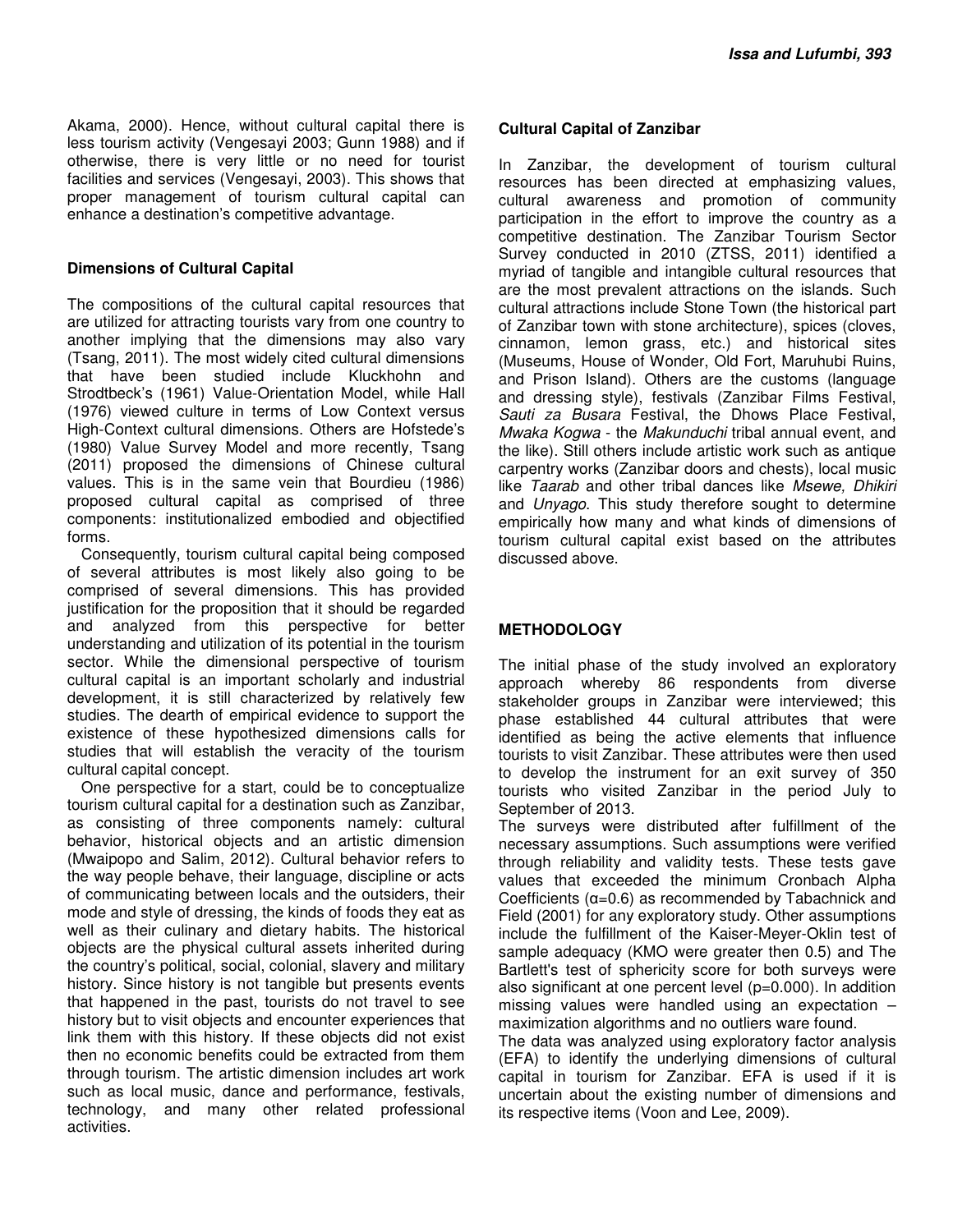| <b>Profile</b> | <b>Categories</b>         | <b>Frequency</b> | Percentage |  |  |
|----------------|---------------------------|------------------|------------|--|--|
| Gender         | Male                      | 152              | 46.8       |  |  |
|                | Female                    | 173              | 53.2       |  |  |
| Age            | 18-29yrs                  | 91               | 28.0       |  |  |
|                | 30-49yrs                  | 162              | 49.8       |  |  |
|                | 50-59yrs                  | 47               | 14.5       |  |  |
|                | 60yrs and Above           | 25               | 7.7        |  |  |
| Nationality    | Europe                    | 211              | 64.9       |  |  |
|                | North America             | 41               | 12.6       |  |  |
|                | South America             | 3                | .9         |  |  |
|                | Asia                      | 20               | 6.2        |  |  |
|                | Australia and New Zealand | 19               | 5.8        |  |  |
|                | Africa                    | 31               | 9.5        |  |  |
| Employment     | Employed                  | 248              | 76.3       |  |  |
| <b>Status</b>  | Self Employed             | 37               | 11.4       |  |  |
|                | Unemployed                | 4                | 1.2        |  |  |
|                | Retired                   | 18               | 5.5        |  |  |
|                | Student                   | 18               | 5.5        |  |  |
| Annual Income  | Under \$20,000            | 49               | 15.1       |  |  |
|                | \$20,000-\$49,999         | 115              | 35.4       |  |  |
|                | \$50,000-\$99,999         | 100              | 30.8       |  |  |
|                | Above \$100,000           | 61               | 18.8       |  |  |

| Table 1. Demographic Profile of the Respondents |  |  |
|-------------------------------------------------|--|--|
|-------------------------------------------------|--|--|

### **SAMPLE CHARACTERISTICS AND RESULTS**

For the exit survey 325 questionnaires out of the 350 administered turned out to be usable, the rest being discarded for major errors or inconsistencies. The high response rate occurred because the survey was administered after the passengers had completed the check-in and immigration formalities, waiting to board the planes. Table 1 gives the demographic profile of the respondents.

#### **Results of the Exploratory Factor Analysis**

Principal components analysis (PCA) was employed as an extraction method and Varimax rotation with Kaiser Normalization was used. Prior to that Cronbach's reliability coefficient had a value of 0.949 and the Kaiser-Meyer-Oklin (KMO) measure of sampling adequacy was 0.932. Also the Bartlett's Test of Sphericity showed a very small p-value (0.000) thus indicating that there is a statistical probability that there was correlation among most of the variables in the correlation matrix. All tests provided sufficient evidence that supported the use of factor analysis (Hair et al., 2014).

Through EFA eight of the latent variables were dropped because they appeared with complex structures. Complex structures appeared for those items that appeared in two or more components. The remaining 36 items revealed the presence of a seven factor solution

and these results are illustrated in table 2.

The seven factor structure retained a meaningful ground for conceptualizing the dimensions of tourism cultural capital for Zanzibar. Factor one consists of the items related to visiting historical: buildings, local architecture , monuments, places, iconic buildings, ruins, museums and galleries, narrow streets/ avenues, archeological artifacts and curving doors and chests. Because each of these items represents an element of "historical objects", it was named as such. Factor one was the strongest component based on the percentage of variance explained (32.436%), the highest Eigen value (14.272), the number of factor loadings (10) and Cronbach's alpha coefficient (α=.922).

Factor two had seven variables with 9.185% percentage of variance explained, Eigen value of 4.041, and the Cronbach's alpha coefficient of  $\alpha$ =.887. This factor was easily labeled "cultural events" as the variables explain all the related areas of events that locally and socially the communities engage in and reflect their traditional activities or entertainments. Such events are drama, music, indoor social activities and the like.

Factor three was labeled cultural behavior; factor four was labeled cultural medicine and spiritual practices, factor five was traditional aqua activities, factor six was food and culinary experiences, and lastly factor seven was labeled handcrafts. All the seven factors exceeded the minimum alpha value ( $α= 0.6$ ) as recommended by Tabachnick and Field (2001) for any exploratory study. The specific characteristics of all the retained dimensions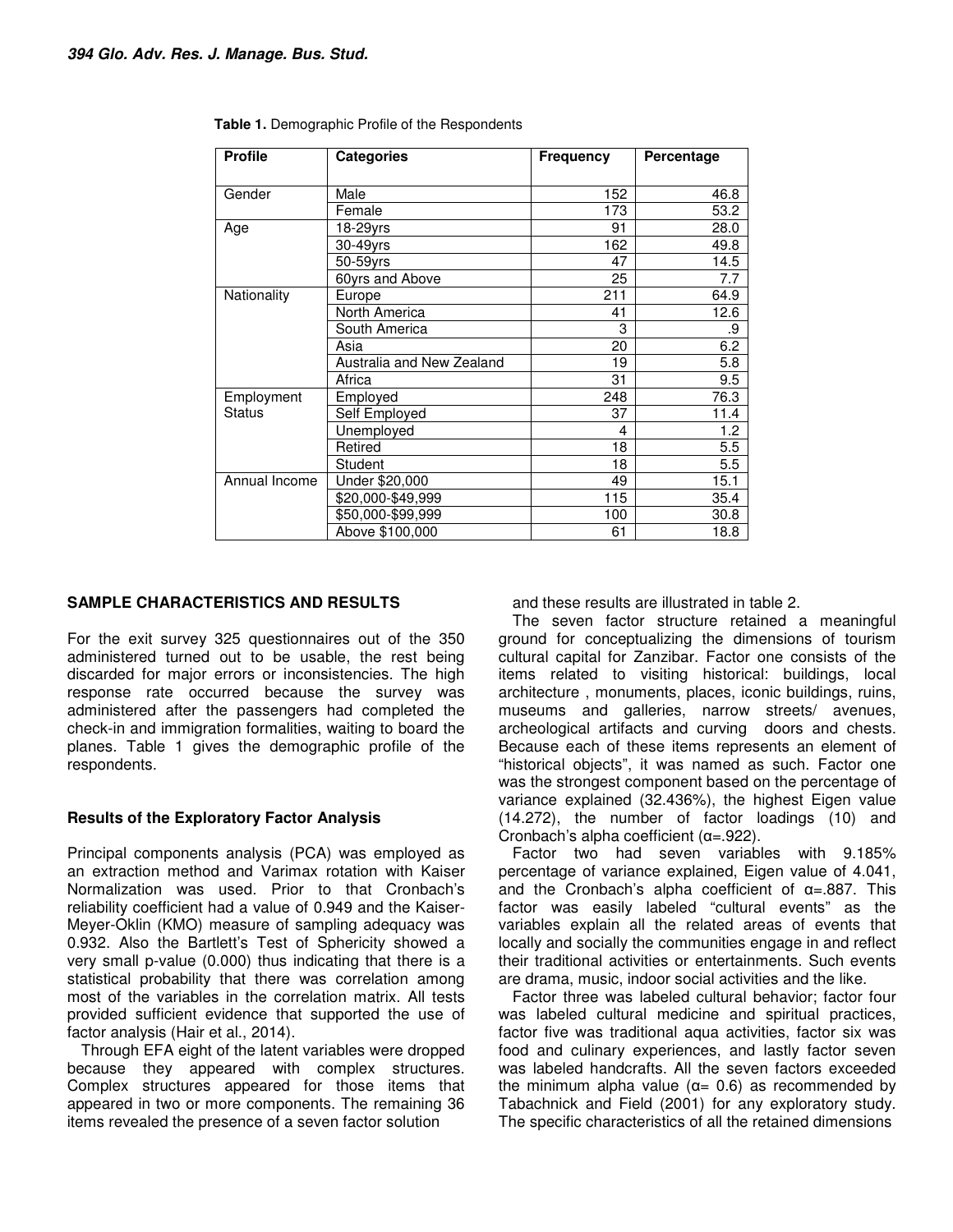|  | Table 2. The Extracted Tourism Cultural Capital Dimensions |  |  |  |  |
|--|------------------------------------------------------------|--|--|--|--|
|--|------------------------------------------------------------|--|--|--|--|

|                                                                                   | Component    |                |      |                |      |      |                |
|-----------------------------------------------------------------------------------|--------------|----------------|------|----------------|------|------|----------------|
|                                                                                   | $\mathbf{1}$ | $\overline{2}$ | 3    | $\overline{4}$ | 5    | 6    | $\overline{7}$ |
| Visiting a variety of historical buildings (Castles, Forts -etc)                  | .842         |                |      |                |      |      |                |
| Experiencing the uniqueness of local and historical architecture                  | .802         |                |      |                |      |      |                |
| Watching and experiencing historic monuments                                      | .792         |                |      |                |      |      |                |
| Touring historical places                                                         | .767         |                |      |                |      |      |                |
| Visiting cultural iconic buildings                                                | .757         |                |      |                |      |      |                |
| Visiting historical ruins of interest                                             | .747         |                |      |                |      |      |                |
| Visiting Museums and galleries                                                    | .703         |                |      |                |      |      |                |
| Walking through narrow historical streets/avenues                                 | .697         |                |      |                |      |      |                |
| Experiencing archeological artifacts                                              | .625         |                |      |                |      |      |                |
| Seeing curving doors and chests                                                   | .580         |                |      |                |      |      |                |
| Participating in local drama and performances                                     |              | .776           |      |                |      |      |                |
| Visiting theaters                                                                 |              | .763           |      |                |      |      |                |
| Watching indoors social activities                                                |              | .713           |      |                |      |      |                |
| Participating in tribal events                                                    |              | .683           |      |                |      |      |                |
| Attending local music and dances                                                  |              | .654           |      |                |      |      |                |
| Participating in local sports and games                                           |              | .638           |      |                |      |      |                |
| Participating in cultural festivals and shows                                     |              | .608           |      |                |      |      |                |
| Meeting people with different attitudes and norms                                 |              |                | .798 |                |      |      |                |
| Experiencing customs and ways of life of the local people                         |              |                | .779 |                |      |      |                |
| Seeing local people interacting with foreigners                                   |              |                | .768 |                |      |      |                |
| Observing the friendliness and kindness of the local people                       |              |                | .673 |                |      |      |                |
| Observing dressing styles and traditional fashions                                |              |                | .656 |                |      |      |                |
| Experiencing activities related to herbal medicine                                |              |                |      | .787           |      |      |                |
| Learning about traditional healing and superstition                               |              |                |      | .773           |      |      |                |
| Having fun by hearing issues related to witch doctors and witchcraft practices    |              |                |      | .755           |      |      |                |
| Engaging in water sports using local dhows (dolphin safari, diving, fishing, etc) |              |                |      |                | .833 |      |                |
| Enjoying sunset and sunrise cruising using local dhows                            |              |                |      |                | .779 |      |                |
| Experiencing under water historical treasures                                     |              |                |      |                | .777 |      |                |
| Sailing using local dhows (eg sunset and sunrise cruising)                        |              |                |      |                | .709 |      |                |
| Experiencing traditional culinary practices                                       |              |                |      |                |      | .600 |                |
| Experiencing the flavour of different types of spices                             |              |                |      |                |      | .514 |                |
| Dining at open food markets                                                       |              |                |      |                |      | .508 |                |
| Buying Souvenirs for memorability of the destination                              |              |                |      |                |      |      | .689           |
| Watching weaving of hats and local mats                                           |              |                |      |                |      |      | .516           |
| Observing different talents in Handcrafts                                         |              |                |      |                |      |      | .500           |
|                                                                                   |              |                |      |                |      |      |                |

Extraction Method: Principal Component Analysis: Rotation Method: Varimax with Kaiser Normalization.

are summarized in Table 3.

 Therefore through exploratory factor analysis, verified by reliability tests of the dimensions' constructs, it revealed that seven dimensions very likely represent the dimensions of tourism cultural capital that Zanzibar is endowed with.

# **DISCUSSION OF THE FINDINGS**

These findings suggest that tourism cultural capital is a multi-dimensional construct and its separate factors can be amenable to theoretical discourse and strategic managerial manipulation. What these dimensions reflect is that the pull factor that attracts tourists to a particular

destination may not be unidimensional. Instead there exist several distinct latent variables each one having a different kind of attractive influence and subsequent level of satisfaction for visitors based on expectations and experiences. For example, the historical objects dimension, which for tourists visiting Zanzibar appears to have the strongest influence, can be directly related to its colonial and slave trade history. The monuments such as Prison Island, Beit el Ajab (House of Wonders), etc. are the ones which construe this latent variable and link it to visitors' perceptions and expectations in relation to this unique inheritance of Zanzibar.

From the capital resources perspective, this dimension may reflect the greatest potential in terms of revenue contribution, since it is the factor which probably is the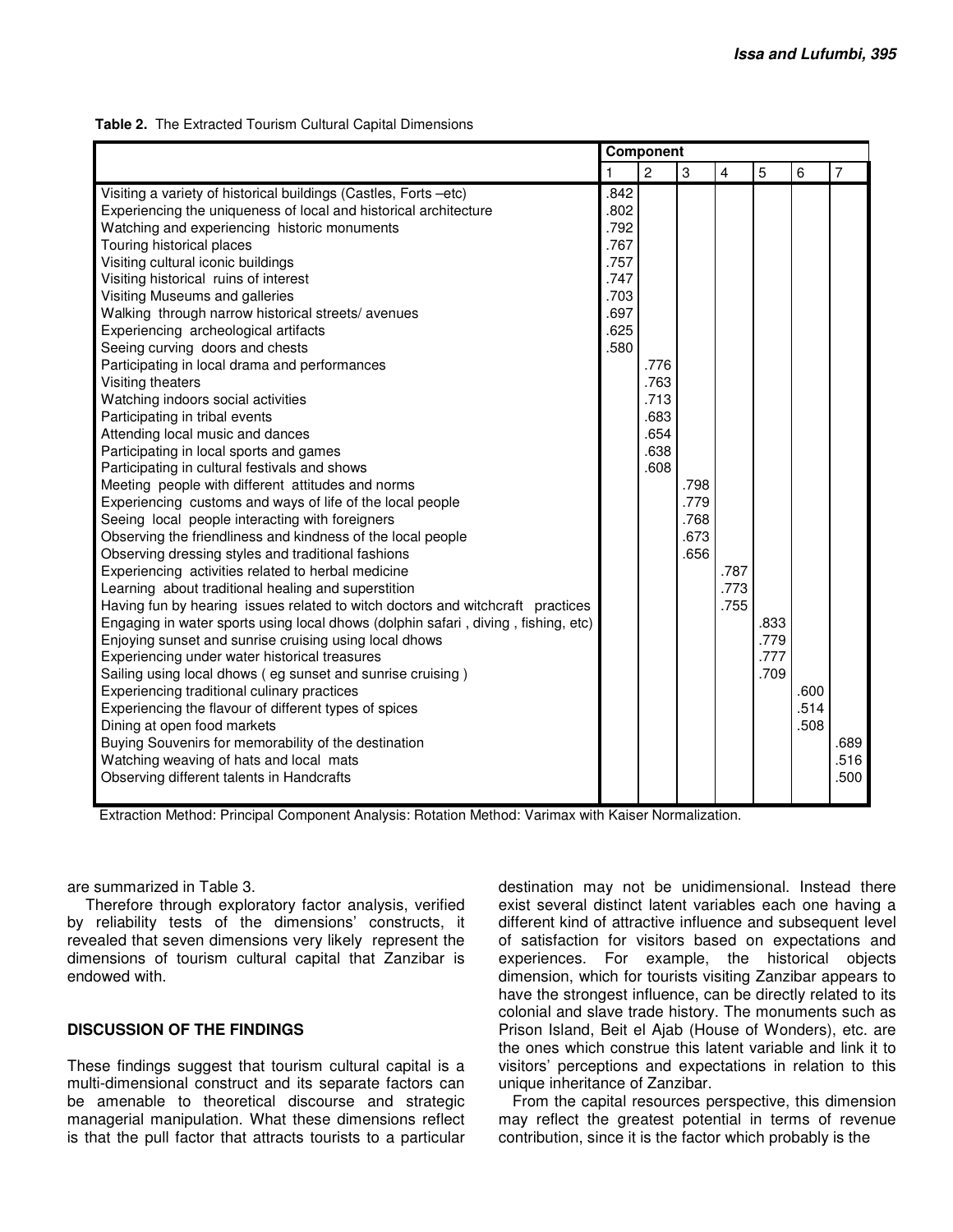| <b>Dimensions</b>                                     | Description of the items                                                                                                                                                                                                         | Eigen<br>value | Alpha<br>coefficient |  |
|-------------------------------------------------------|----------------------------------------------------------------------------------------------------------------------------------------------------------------------------------------------------------------------------------|----------------|----------------------|--|
| F1: Historical<br>objects                             | Historical buildings, Local and historical<br>architecture, historical monuments, narrow<br>streets, museums/galleries, historical places,<br>ruins, archeological artifacts, iconic buildings and<br>curving of doors and chest | 14.272         | 0.922                |  |
| F2: Cultural<br>events                                | Festivals/shows, theaters, drama/performances,<br>indoor social activities, tribal events, indoor<br>cultural events and music / dance                                                                                           | 4.041          | 0.887                |  |
| F <sub>3</sub> : Cultural<br>behavior                 | Costums/norms, people interactions, dressing<br>style and local fashions, friendliness<br>and<br>kindness of the people                                                                                                          | 2.982          | 0.884                |  |
| F4:Traditional<br>medicine and<br>spiritual practices | Tradition healing, superstition, witch doctors and<br>witch crafts, herbal medicine                                                                                                                                              | 2.201          | 0.829                |  |
| F5: Traditional<br>aqua activities                    | Local dhow saling, water sports using<br>local<br>dhows, sunset and sunrise cruising using local<br>dhows and under water historical treasures                                                                                   | 1.764          | 0.759                |  |
| F6: Food and<br>culinary<br>experiences               | Food and bevarage, culinary practices and spices                                                                                                                                                                                 | 1.319          | 0.690                |  |
| F7:Handcrafts                                         | Souvenirs, craft works and local made materials                                                                                                                                                                                  | 1.192          | 0.739                |  |

**Table 3.** Summary of the Extracted Tourism Cultural Capital Dimensions

most influential in attracting visitors to the island. In other words, if it was not there, it is likely the number of tourists attracted to Zanzibar would be substantially less. Destination managers should take stock of the items constituting this dimension for the purpose of developing comprehensive and sustainable plans to ensure optimal exploitation. When promoting the destination on the historical object dimensions, these then should form the core of their strategically targeted messages.

Next in terms of prominence is the cultural events factor whose items included festivals/shows, theaters, drama/performances, indoor social activities, tribal events, indoor cultural events and music/dance. This is a distinct dimension which almost entirely is centered on cultural institutions as contrasted with the historical objects dimension. In studying tourist motivations along this dimension it is important to understand exactly why they are attracted by the items construing this factor in order to design appropriate positioning messages. It is also important for destination managers to oversee and maintain coordinated programs for all these cultural events attractions in order to ensure they continue to deliver according to tourists expectations. Research should also be conducted to determine the relationships between the various events with respect to encounters with visitors for example chronologically or hierarchically. It is also important to determine what importance the different kinds of tourist segments attach to this dimension.

The third dimension, cultural behavior, rests entirely on the people who have become natives of the island. It is

known that through history Zanzibar society has emerged to be a mxture of mainly Bantu, Middle East and Far East Asian peoples thus creating a unique cultural melting pot probably not found anywhere else in the world. This is certainly one of the highlights that make the island an attractive destination, thereby suggesting that efforts should be made to maintain and sustain those characteristics which make it as such.

Traditional medicine and spiritual healing practices may be of interest to tourists out of curiosity or, for some segments of visitors, those who are willing to venture in alternative medicine. For Zanzibar, this dimension may be linked somewhat to its murky history that brought together continental voodoo and Middle Eastern spiritual practices, thereby resulting in a peculiar genre of mystic healers. This characteristic poses a unique attribute that positions the island from that perpective and increases its appeal to visitors. Destination managers need to do more research to be able to exploit the potential of this dimension.

The cultural aspects of traditional acqua activities emerged as one of the dimensions of cultural capital from tourism resources because visitors have been attracted to the exciting experiences of dhow sailing and viewing underwater historical treasures. It most likely connects the visitors to images of times past when the merchants of old used to ply these islands when engaging in traditional commercial activities.

Two other factors: food and culinary experiences, and handicrafts emerged as distinct dimensions in this study. This is not suprising since Zanzibar is famous for its